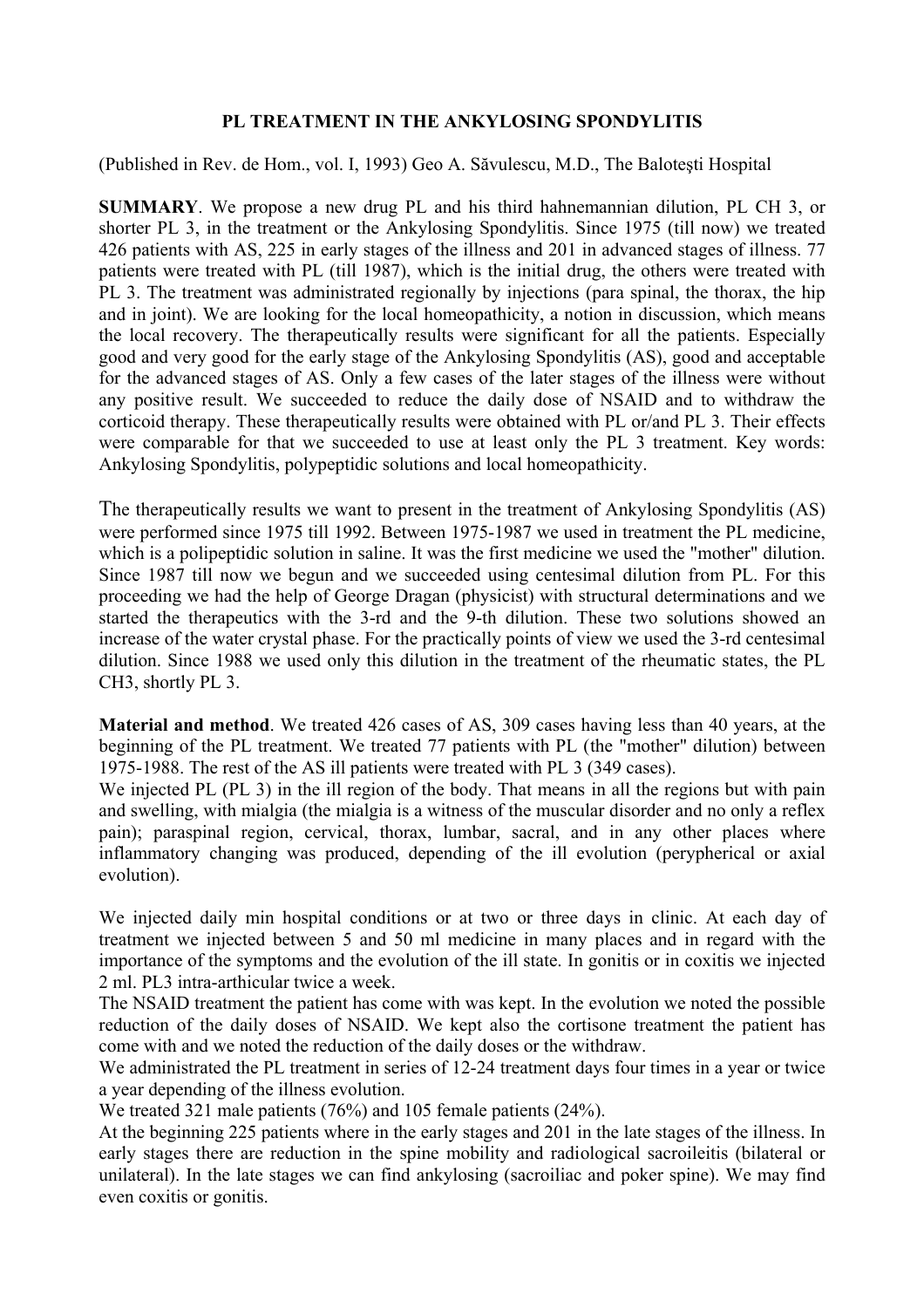**Therapeutically results.** The therapeutically results in the early stages were better than in late stages. The time to reach improvements in early stage cases was shorter than in late stage cases. We succeeded to have very good and good results in 291 patients, moderate results in 108 patients and none in 19 patients.

Table I. Therapeutically results in early stages (I) and in late stages (II) of the Ankylosing Spodylitis.

|                   |     | '' | Total |
|-------------------|-----|----|-------|
| Very good results | 43  | 28 | 61    |
| Good results      | 137 | 98 | 235   |
| Poor results      | 42  | 66 | 108   |
| None              |     |    |       |

Important for this therapeutics is the fact that these therapeutically results are very stable in time. We succeeded long term remission of the illness in the early stages of the Ankylosing Spondylitis in one or two years of treatment. There was more difficult to obtain long-term remission in patients with late stages of disorder.

Another important observation is that we succeed to reduce the need of NSAID even in the pause time. All the AS patients in the early stages have now a quite normal life.

We had three patients that came with important daily needs of prednison, over 10 mgr. daily. In all three cases we succeed to withdraw the need of prednisone, not easily.

Another important observation is that there is no important side efface to stop the treatment. Only a slide local pain (In the injected area).

## **Discussions.**

**A.** We may observe that there are not long term good results in the Ankylosing Spondylitis in medical literature. We are the own to have such results. We have patients in long-term remission since 1976 that is similar to say they are cured.

We are thinking that PL treatment may change the image we have about the Ankylosing Spondylitis, a severe illness. We may find a curable illness if we start the PL treatment early.

**B.** The problem how may be a polypeptidic solution in homeopatical dilution (the  $3<sup>rd</sup>$  centesimal dilution) active as an anti inflammatory medicine is not a speculative idea but a pre clinical finding (see *The Anti inflammatory Effect of Some Protein Hydrolisates* in **Focul Veşnic Viu,** 1; 1993).

**C.** Another important finding is the PL treatment is administered in local-regional around the joints in pain, with swelling, in a bad functional state (periarthicular or intramuscular) that mean in the mesenchimal tissue witch is caring the disorder. The soft tissue disorder is main in AS and the joint disorders are secondary. Only following a long period of the soft tissue suffering the joints are involved and the soft tissue disorder is present even in late stages of the AS. For that reason we injected the soft tissue, the mesenchime and not the bones.

**D.** The last but not least main problem we rise is the treatment with a homeopatical dilution. PL is the "mother" dilution of the horse serum in water. PL33, the 3-rd Hahnemanian dilution has no more than 0.0015-0.0020 milligrams of polypeptides at 1 millilitre of solution. Physical structural trials, done by George Dragan, has shown that the 3-rd. centesimal dilution have